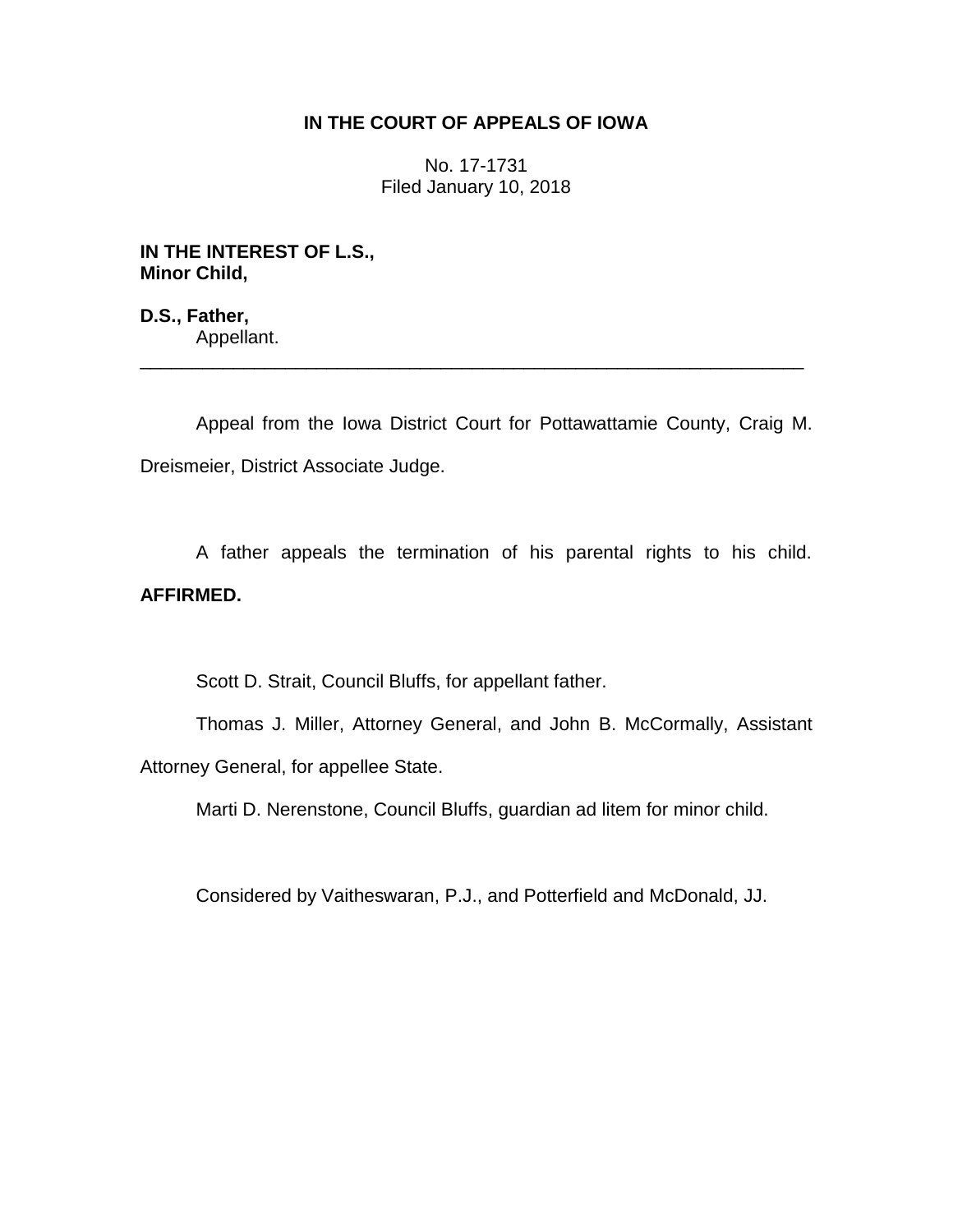## **VAITHESWARAN, Presiding Judge.**

A father appeals the termination of his parental rights to his child, born in 2015. He (1) challenges the grounds for termination, (2) argues the State failed to make reasonable reunification efforts, and (3) contends termination was not in the child's best interests. We will address all three contentions together.

The district court terminated the father's parental rights pursuant to several statutory grounds. We may affirm if we find clear and convincing evidence to support any of the grounds. *In re S.R.*, 600 N.W.2d 63, 64 (Iowa Ct. App. 1999). We focus on Iowa Code section 232.116(1)(h) (2016), which requires proof of several elements, including proof the child cannot be returned to the parent's custody.

When the child was five months old, she sustained a fractured skull and subdural hematoma at the hands of her mother's live-in boyfriend. The department of human services intervened.

At the time of the assault, the child's father was at the Iowa Medical and Classification Center awaiting imprisonment on a sentence for willful injury. He was subsequently incarcerated and remained in prison until February 2017.

Meanwhile, the child was adjudicated in need of assistance and received extensive services. Initially, she remained with her mother, but she was later transferred to the care of her maternal grandmother and the grandmother's husband.

On his release, the child's father met with the department and was advised to participate in drug testing and other reunification services. He attended the permanency hearing in April 2017, and, according to the department's case